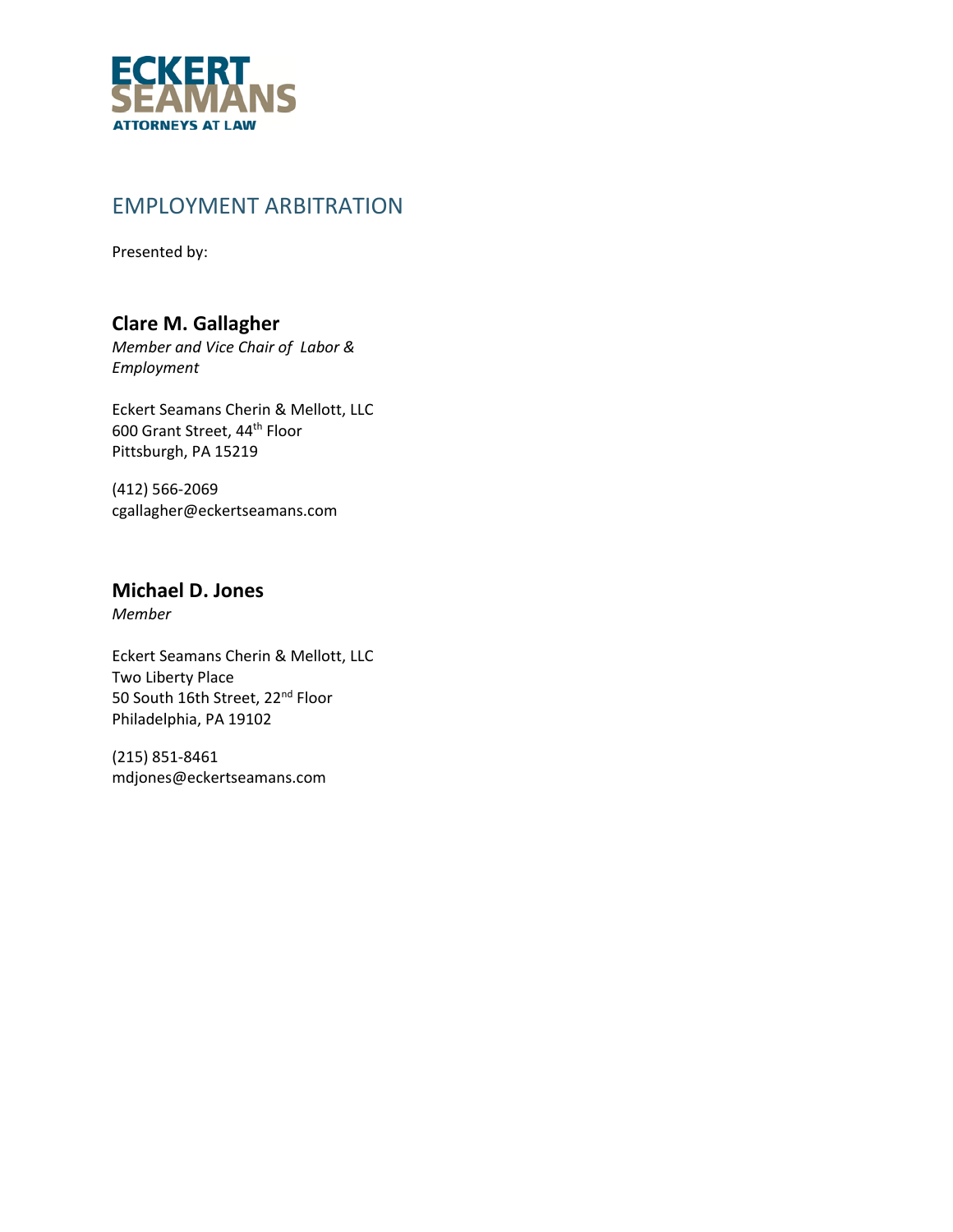

## Clare M. Gallagher MEMBER VICE CHAIR, LABOR & EMPLOYMENT

Clare Gallagher concentrates her practice in traditional labor law, employment law, and litigation.

Prior to joining Eckert Seamans, Clare served as legal counsel and director of human resources for a large title agency in the real estate services industry. There she managed legal matters, including class action litigation and oversight of outside counsel, acquisitions, corporate finance, governance, and employmentrelated legal matters. As director of human resources, Clare supervised all aspects of human resources management, including payroll and benefits administration; employee orientation and training; legal compliance in employee recruitment and selection, compensation, discipline, and discharge; reduction in force planning and implementation; employee retention programs; employee safety and security; and workers' compensation cost containment.

## REPRESENTATIVE MATTERS

- Counseling clients on a variety of labor and employment issues.
- Chairing labor negotiations ranging from traditional collective bargaining, concessionary negotiations and effects bargaining.
- Advising on employment and employee benefit issues, employment litigation, executive employment agreements, non-competition agreements, discrimination and harassment issues and labor and employment issues involved in merger and acquisition projects.
- Representing clients in jury and non-jury trials, appellate advocacy and practice before state and federal courts, the U.S. Equal Employment Opportunity Commission (EEOC), National Labor Relations Board, U.S. Department of Labor (Wage and Hour), Occupational Safety and Health Administration, Office of Federal Contract Compliance Programs, and various state human relations commissions.
- Conducting management training in the areas of sexual harassment, diversity, union avoidance, FMLA administration, and ADA compliance.



#### **PITTSBURGH, PENNSYLVANIA**

600 Grant St. 44th Floor Pittsburgh, PA 15219 P: 412.566.2069 F: 412.566.6099 [cgallagher@eckertseamans.com](mailto:cgallagher@eckertseamans.com)

#### **TROY, MICHIGAN**

Liberty Center, Suite 200 100 W Big Beaver Rd. Troy, MI 48084 P: 248.526.0571

[cgallagher@eckertseamans.com](mailto:cgallagher@eckertseamans.com)

#### **PRACTICE AREAS:**

[Labor & Employment](https://www.eckertseamans.com/our-practices/labor-employment)

**[Litigation](https://www.eckertseamans.com/our-practices/litigation)** 

[Hospitality](https://www.eckertseamans.com/our-practices/hospitality)

#### **STATE ADMISSIONS:**

Pennsylvania Michigan

#### **EDUCATION:**

J.D., cum laude, George Washington University Law School, 1986

B.S., summa cum laude, University of Pittsburgh, 1983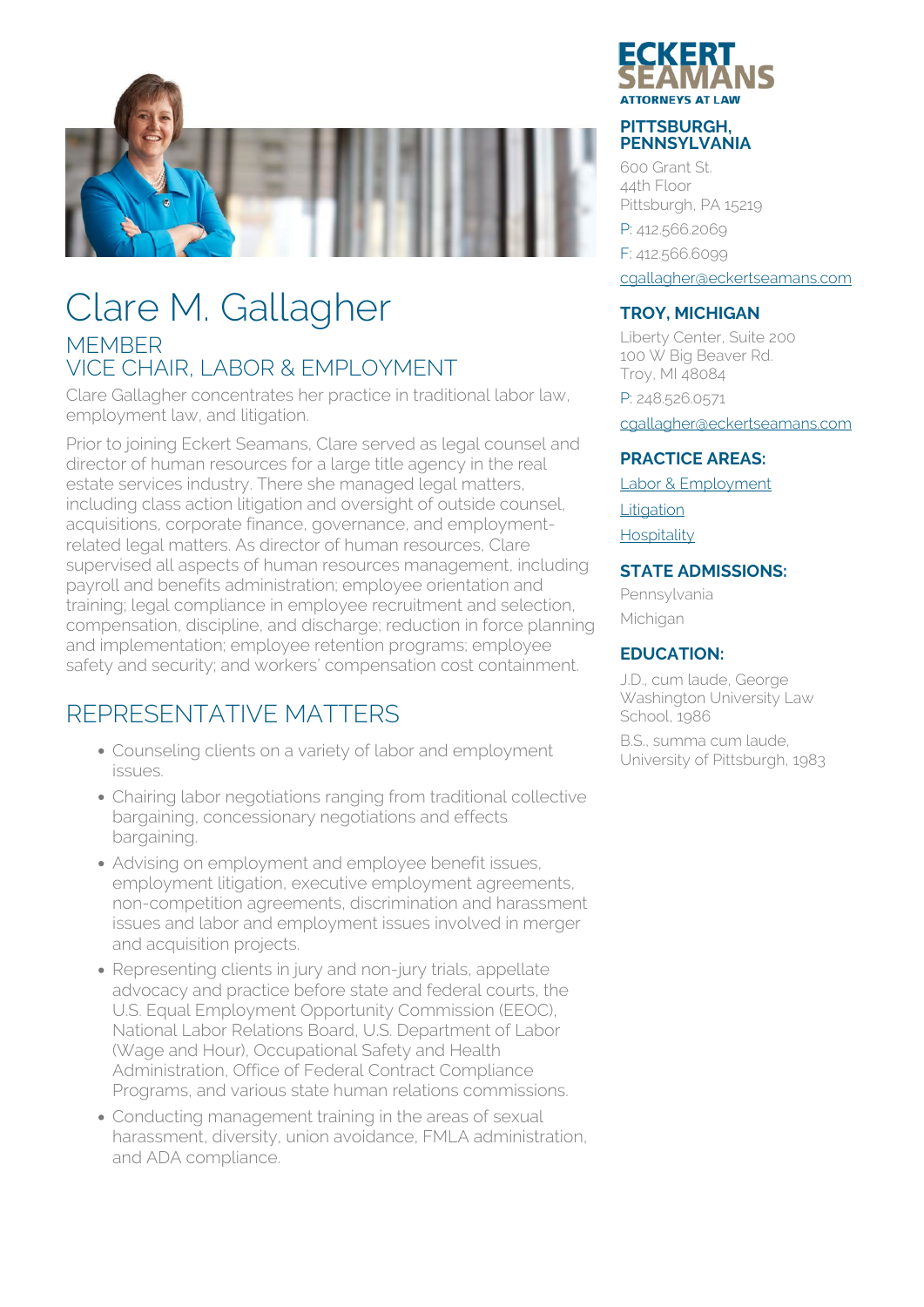### PROFESSIONAL AFFILIATIONS

- Pittsburgh Human Resources Association
- Society for Human Resource Management
- Pennsylvania Bar Association

### COMMUNITY INVOLVEMENT

• Reading is FUNdamental Pittsburgh, elementary school reading mentor

### NEWS AND INSIGHTS

PUBLICATIONS

- "Is It OK To Fingerprint Your Employees?" *Engineering News-Record*, May 2017.
- "[Assessing the viability of biometric technology as a new](https://www.eckertseamans.com/app/uploads/ConstructionFall2016.pdf) [method of timekeeping in the construction industry,](https://www.eckertseamans.com/app/uploads/ConstructionFall2016.pdf)" *Eckert Seamans' Construction Law Update,* Fall 2016*.*
- "Lilly Ledbetter Fair Pay Act Could Change Employment Litigation Landscape for Years to Come," *Eckert Seamans' Legal Update*, November 2009.

#### SPEAKING ENGAGEMENTS

- "[Show Me the Money: What You Need to Know to Survive the](http://www.eckertseamans.com/app/uploads/9-Gallagher.pdf) [New FLSA Overtime Regulations and Some Recent Court](http://www.eckertseamans.com/app/uploads/9-Gallagher.pdf) [Decisions Affecting Employees' Break Time and Restrictive](http://www.eckertseamans.com/app/uploads/9-Gallagher.pdf) [Covenants](http://www.eckertseamans.com/app/uploads/9-Gallagher.pdf)," presenter, Eckert Seamans' Continuing Legal Education Seminar, August 2016.
- "Pittsburgh Hotels: Why So Many New Ones and Who Employs All These People?" co-presenter, Eckert Seamans' Continuing Legal Education Seminar, August 2016.
- "The Potholes, Pitfalls, and Perils of Employment Policies, and How to Avoid Them," co-presented at Eckert Seamans' Human Resources Forum, May 2015.
- "News You Can Use: A review of recent judicial, legislative, and regulatory developments of significance to employers," co-presented at Eckert Seamans' Human Resources Forum, January 2015.
- "News You Can Use: A review of recent judicial, legislative, and regulatory developments of significance to employers," co-presented at Eckert Seamans' Human Resources Forum, January 2013.
- "News You Can Use: A review of recent judicial, legislative, and regulatory developments of significance to employers." co-presenter, at Eckert Seamans' Human Resources Forum, May 2012.
- "Who's Knocking at Your Door?" co-presenter, Eckert Seamans Human Resources Forum, December 2010.
- "ADA Amendments Act Update: A Discussion of the EEOC's Proposed Regulatory Roadmap to the New Landscape of Disability Law," co-presenter, Eckert Seamans Human Resources Forum, December 2009.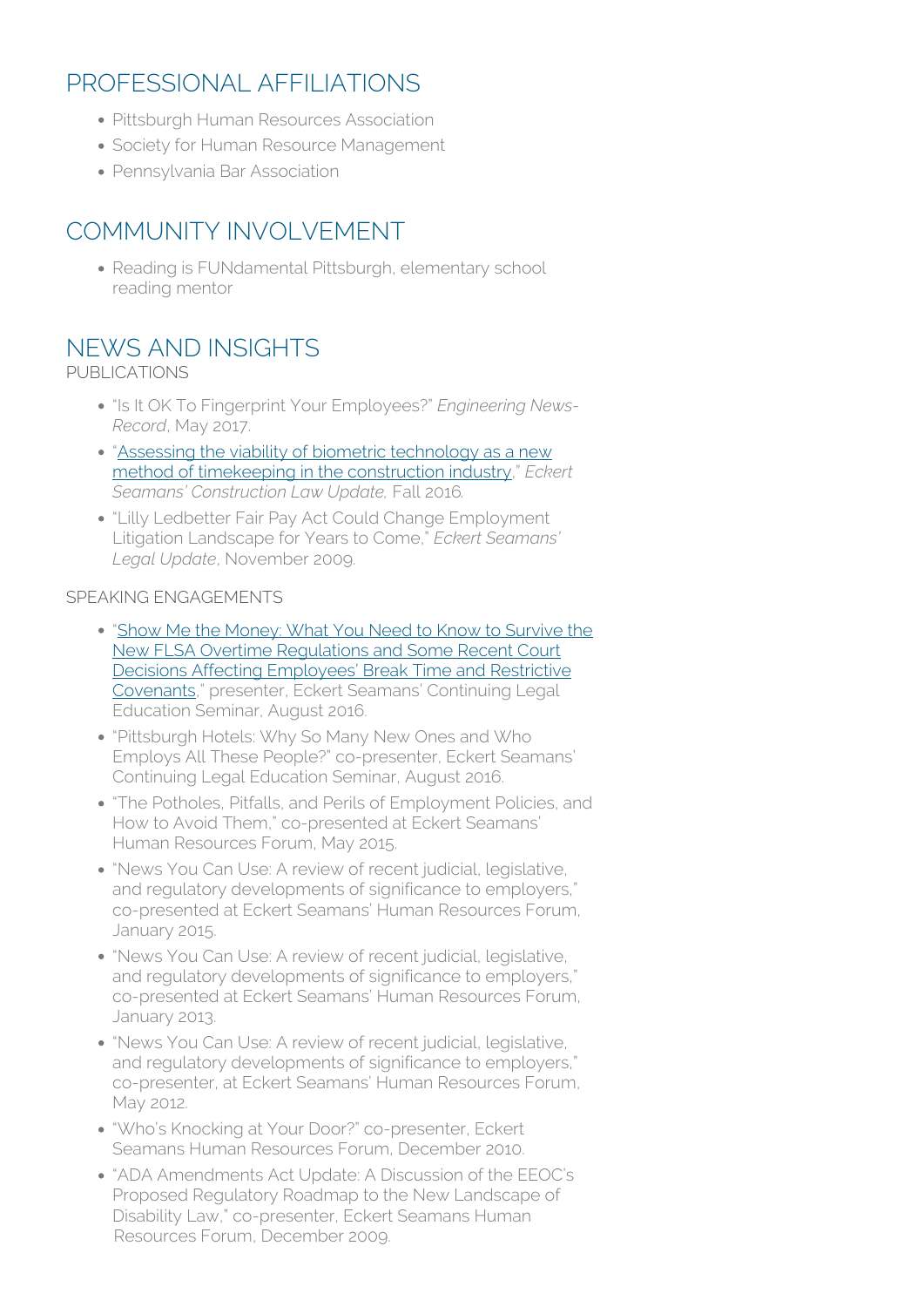- . The Anatomy of a Unionization Attempt," copresenter, Association of Corporate Counsel, Western Pennsylvania Chapter, January 2009.
- "FMLA Update: A discussion of legislative and judicial developments," Eckert Seamans Human Resources Forum, November 2008.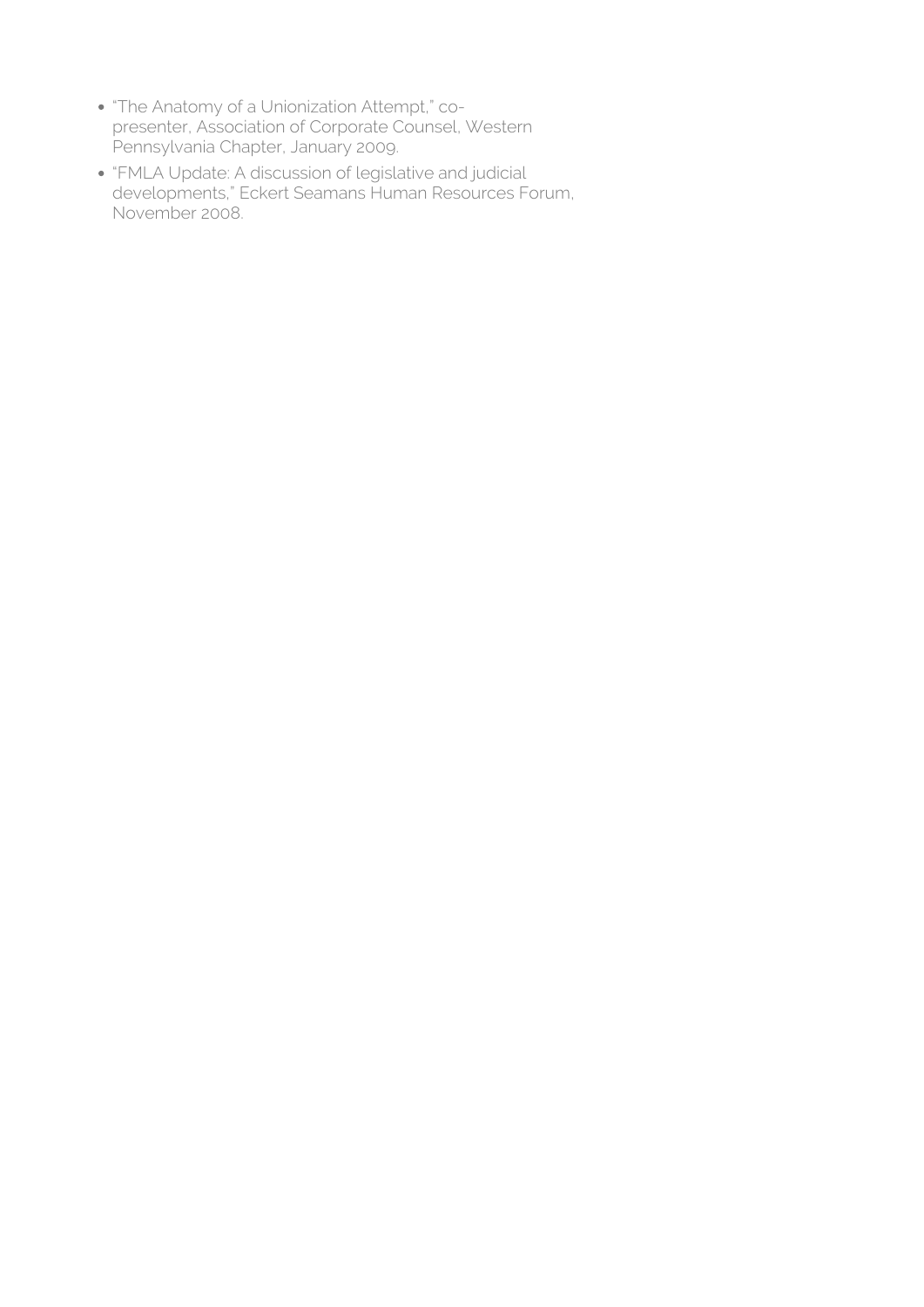

## Michael D. Jones **MEMBER**

Michael Jones practices exclusively in the field of labor and employment law. His 25 years of diverse experience includes litigating cases involving collective/class wage-and-hour claims under the Fair Labor Standards Act and state laws, race, age, disability, gender discrimination, sexual harassment, retaliation, whistleblower, and employee benefits (ERISA) cases. Mike has defended various employment-related and breach-of-contract claims in federal and state courts, the NLRB, labor arbitration and before administrative agencies. Mike also has extensive experience litigating claims in mandatory employment arbitration tribunals under the Federal Arbitration Act.

Along with his litigation work, Mike provides clients with day-to-day counseling needs, as well as drafting and negotiating employment agreements, restrictive covenant and confidentiality agreements, severance packages, other employment-related agreements and contracts, employee handbooks, and employer policies and procedures.

Mike counsels both public and private sector clients in a myriad of industries and sectors, with deep industry experience in health care and long-term care, hospitality, financial services, telecommunications, waste management, nonprofits, life sciences,

and the transportation/logistics sectors.

Mike is experienced in conducting employment investigations and management training on a variety of employment issues for corporations and government agencies, and is a frequent lecturer on the topics of discrimination, sexual harassment, ADA, FMLA, internal and EEOC investigations, and workplace privacy.

### REPRESENTATIVE MATTERS

- Obtained Rule 12 dismissal of a putative nationwide wage and hour class action against a Fortune 50 employer.
- Obtained dismissal of wage and hour class action based on individual arbitration agreements.
- Successfully enforced mandatory arbitration agreements in Federal Circuit and District Courts and State Trial Courts.
- Obtained defense verdicts for a nationwide hospital system in age, race, wage and hour, national origin and FMLA cases.
- Negotiated several multi-million dollar executive compensation packages.



#### **PHILADELPHIA, PENNSYLVANIA**

50 S 16th St. 22nd Floor Philadelphia, PA 19102 P: 215.851.8461 F: 215.851.8383 [mdjones@eckertseamans.com](mailto:mdjones@eckertseamans.com)

#### **PRACTICE AREAS:**

[Labor & Employment](https://www.eckertseamans.com/our-practices/labor-employment)

#### **STATE ADMISSIONS:**

Pennsylvania New Jersey

#### **COURT ADMISSIONS:**

U.S. Supreme Court U.S. Court of Appeals for the Third Circuit

U.S. Court of Appeals for Veterans Claims

U.S. District Court for the Eastern District of Pennsylvania

U.S. District Court for the Middle District of Pennsylvania

U.S. District Court for the District of New Jersey

U.S. District Court for the Eastern District of New York

U.S. District Court for the Southern District of New York

Pennsylvania Supreme Court

New Jersey Supreme Court

#### **EDUCATION:**

LL.M., Trial Advocacy, Temple University Beasley School of Law, 2002

J.D., University of Pennsylvania Law School, 1992

B.A., Political Science and Psychology, Duke University, 1989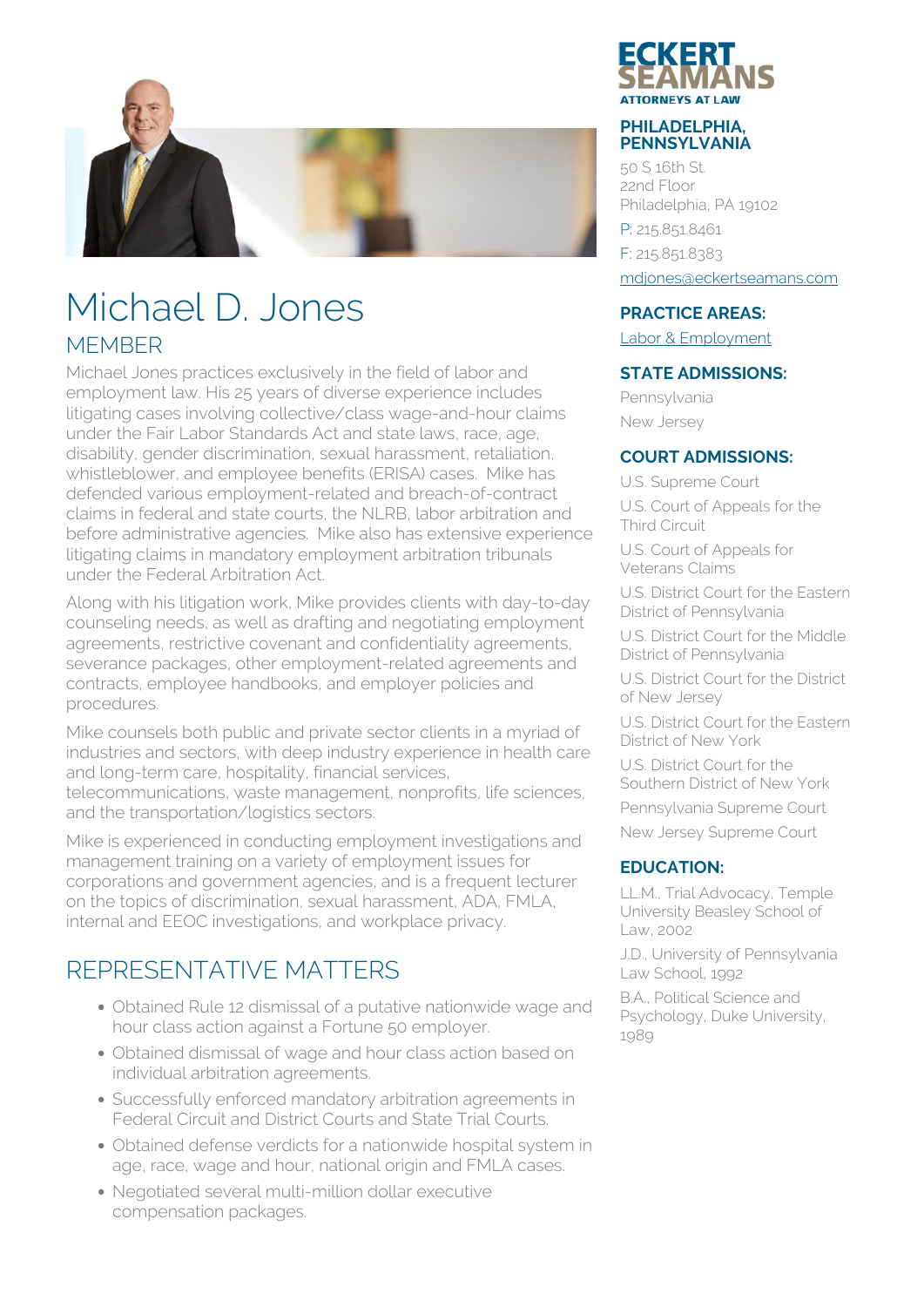- Obtained summary judgment in a whistleblower case for a healthcare institution.
- Obtained multiple mass picketing injunctions on behalf of a nationwide telecommunications provider.

### COMMUNITY INVOLVEMENT

- Philadelphia FIGHT
- Support Center for Child Advocates
- National Veterans Legal Services Program
- Amnesty International
- Camden Legal Services
- Philadelphia VIP
- Big Brothers Big Sisters
- Disciplinary Board of the Supreme Court of Pennsylvania, appointed Hearing Examiner

### NEWS AND INSIGHTS

PUBLICATIONS

["Supreme Court Doubles Down on Employment Arbitration",](https://www.eckertseamans.com/publications/supreme-court-doubles-down-on-employment-arbitration) *Eckert Seamans' Labor and Employment Alert*, May 2018.

#### MEDIA COVERAGE

"[Treat 'Vent Letters' Like Exit Interviews](https://www.shrm.org/ResourcesAndTools/legal-and-compliance/employment-law/Pages/vent-letters.aspx?utm_source=SHRM%20Tuesday%20-%20PublishThis_HRDaily__TEMPLATE%20(03.19.18%20DO%20NOT%20DELETE)%20(2)&utm_medium=email&utm_content=April%2017,%202018&SPMID=01577501&SPJD=10/25/2013&SPED=10/31/2018&SPSEG=Forward+Thinker&SPCERT=&spMailingID=33917637&spUserID=ODY0MzY0NzMyNzUS1&spJobID=1262036786&spReportId=MTI2MjAzNjc4NgS2)," *HR Daily*, April 2018.

#### SPEAKING ENGAGEMENTS

- "Employment Arbitration," Richmond HR Forum, March 2018.
- "The NLRB Under the Trump Administration," Labor and Employment Relations Association Annual Meeting, December 2017.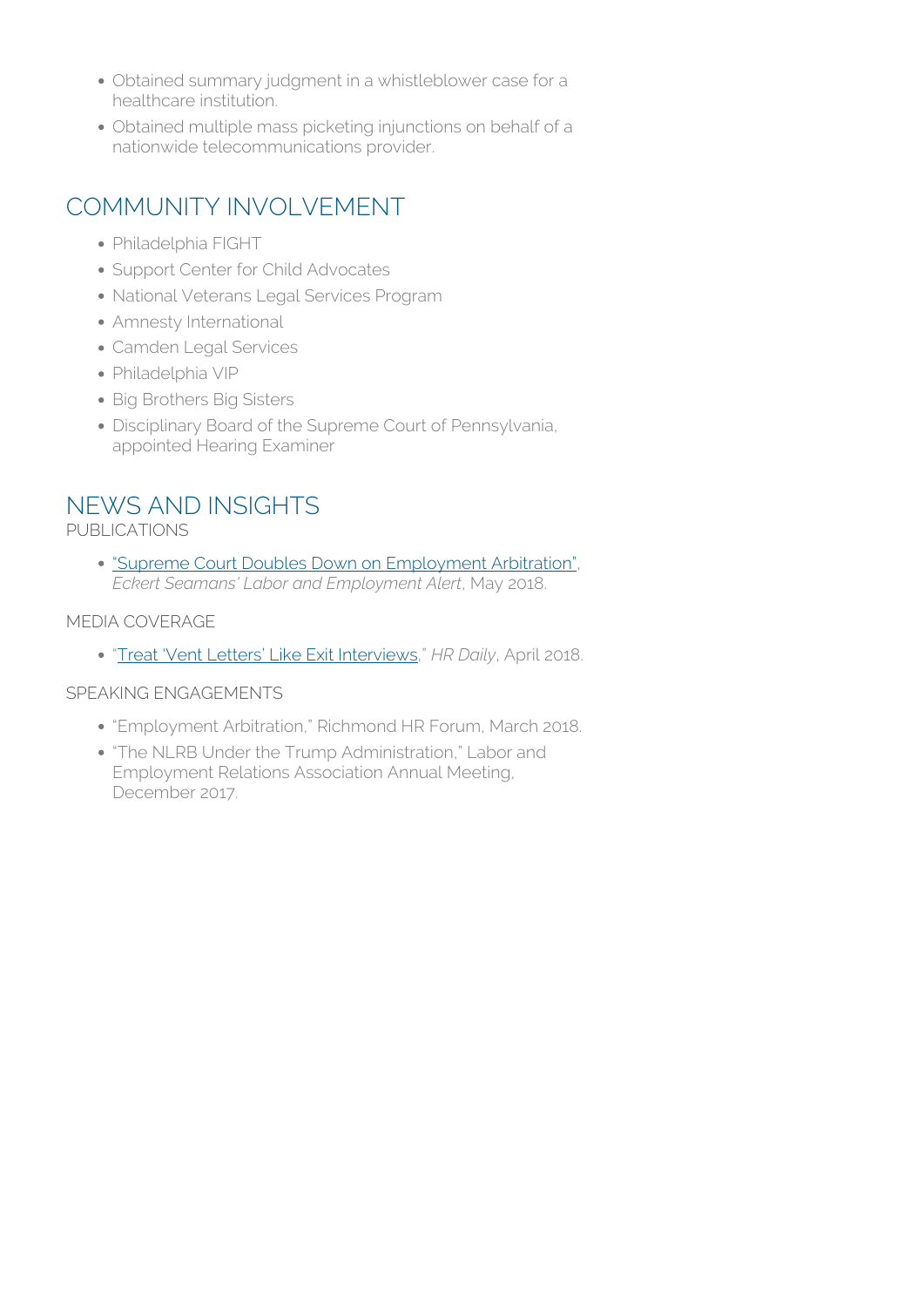

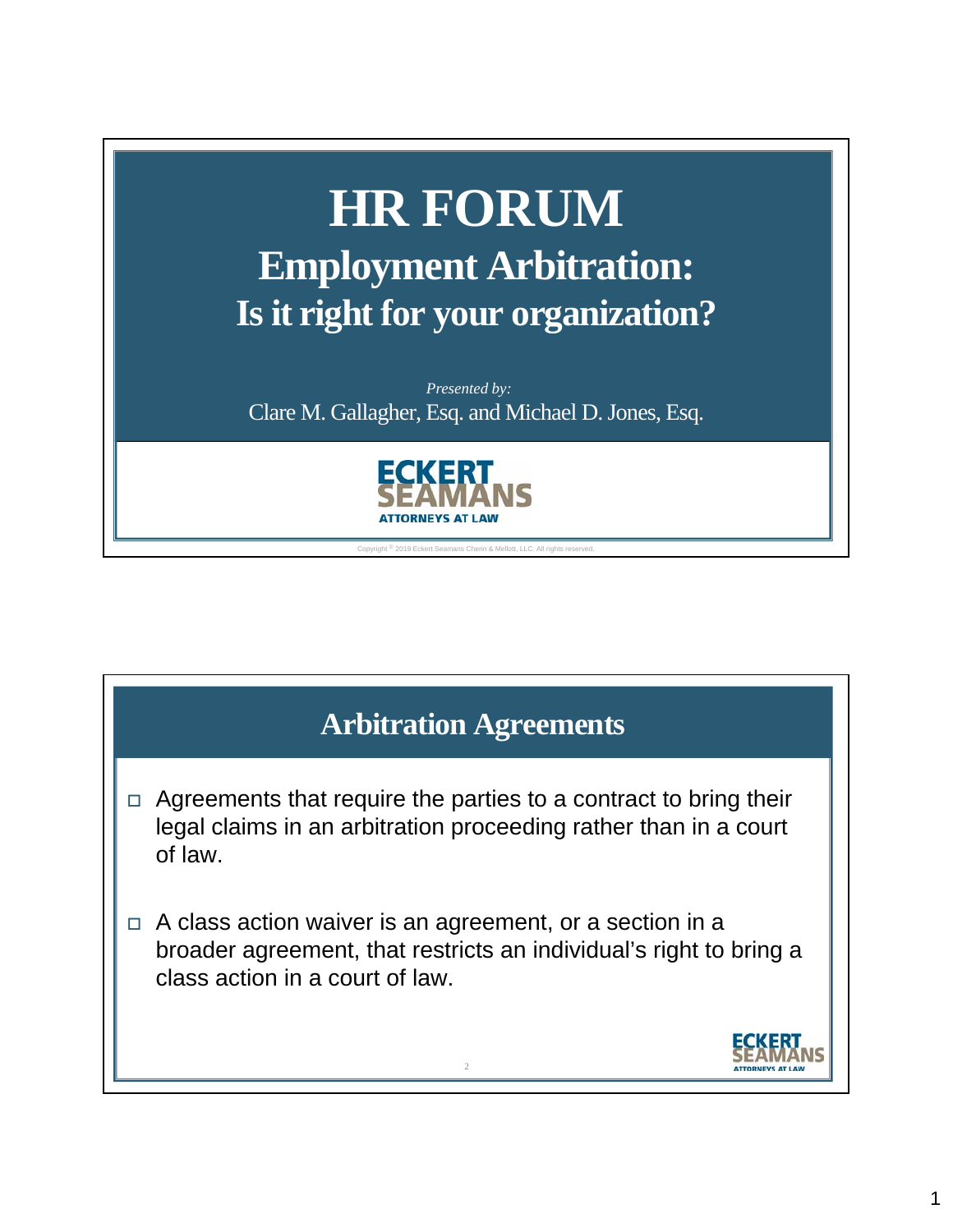### *Gilmer* **Decision and the Explosion of Employment Arbitration**

- In *Gilmer v. Interstate/Johnson Lane Corp.,* 500 U.S. 20 (1991), the Supreme Court held that claims brought by an employee pursuant to the Age Discrimination in Employment Act ("ADEA") were subject to arbitration.
- $\Box$  The Court stated that "[s]o long as the prospective litigant effectively may vindicate [his or her] statutory cause of action in the arbitral forum, the statute will continue to serve both its remedial and deterrent function." *Id.* at 28.

3

## **Labor Arbitration Distinguished**

- Different arbitrators; some overlap.
- □ Much more discovery in Employment Arbitration.
- $\Box$  Definitely more expensive.
- □ No cost splitting in Employment Arbitration.
- □ Some hostility at "forced" nature of Employment Arbitration.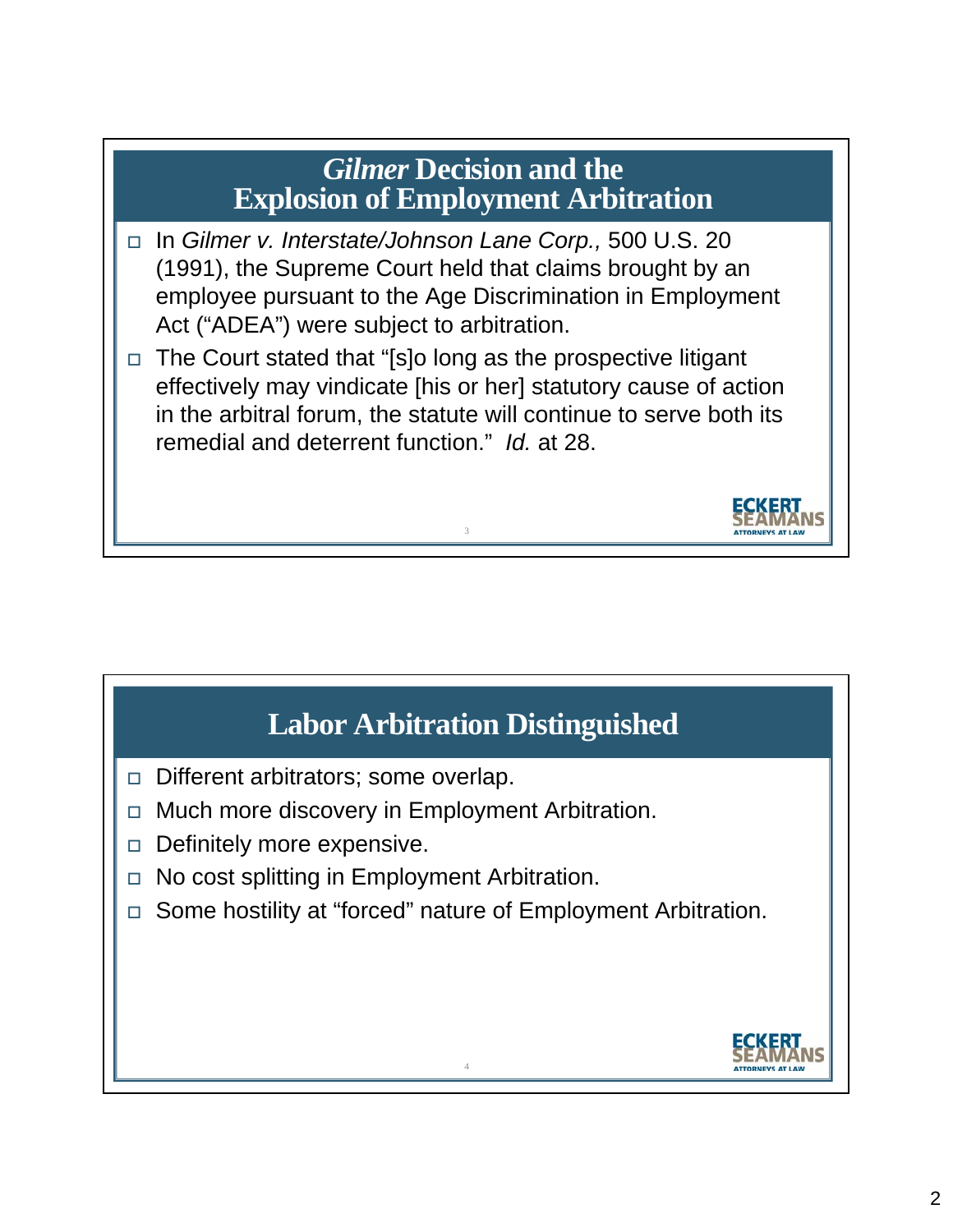## **Class Waivers**

- *Epic Systems Corp. v. Lewis*, 138 S. Ct. 1612 (2018).
- □ NLRA Section 7 Rights.
- □ Supreme Court found class waivers permissible and not in conflict with protected concerted activity for mutual aid and protection under the NLRA.

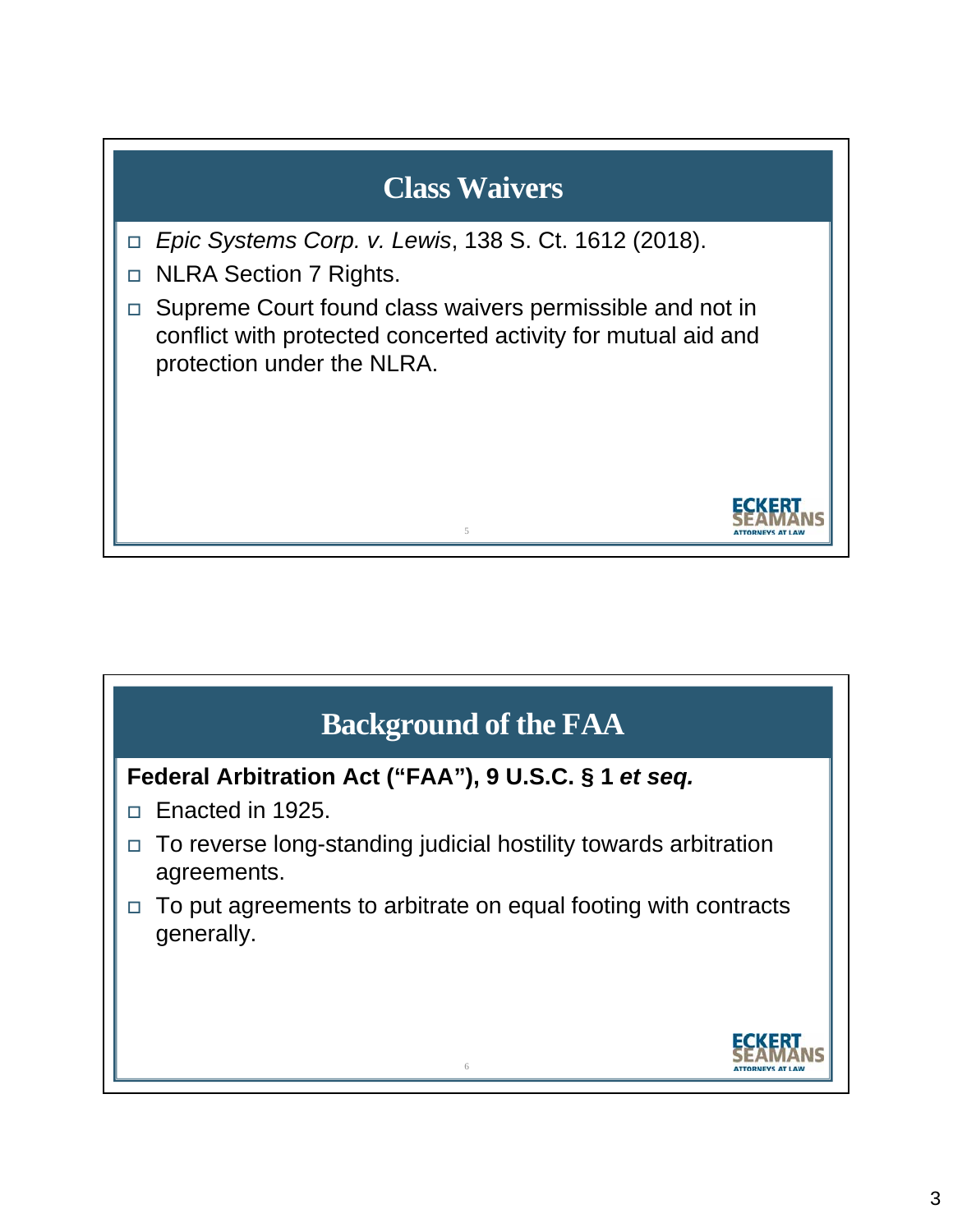

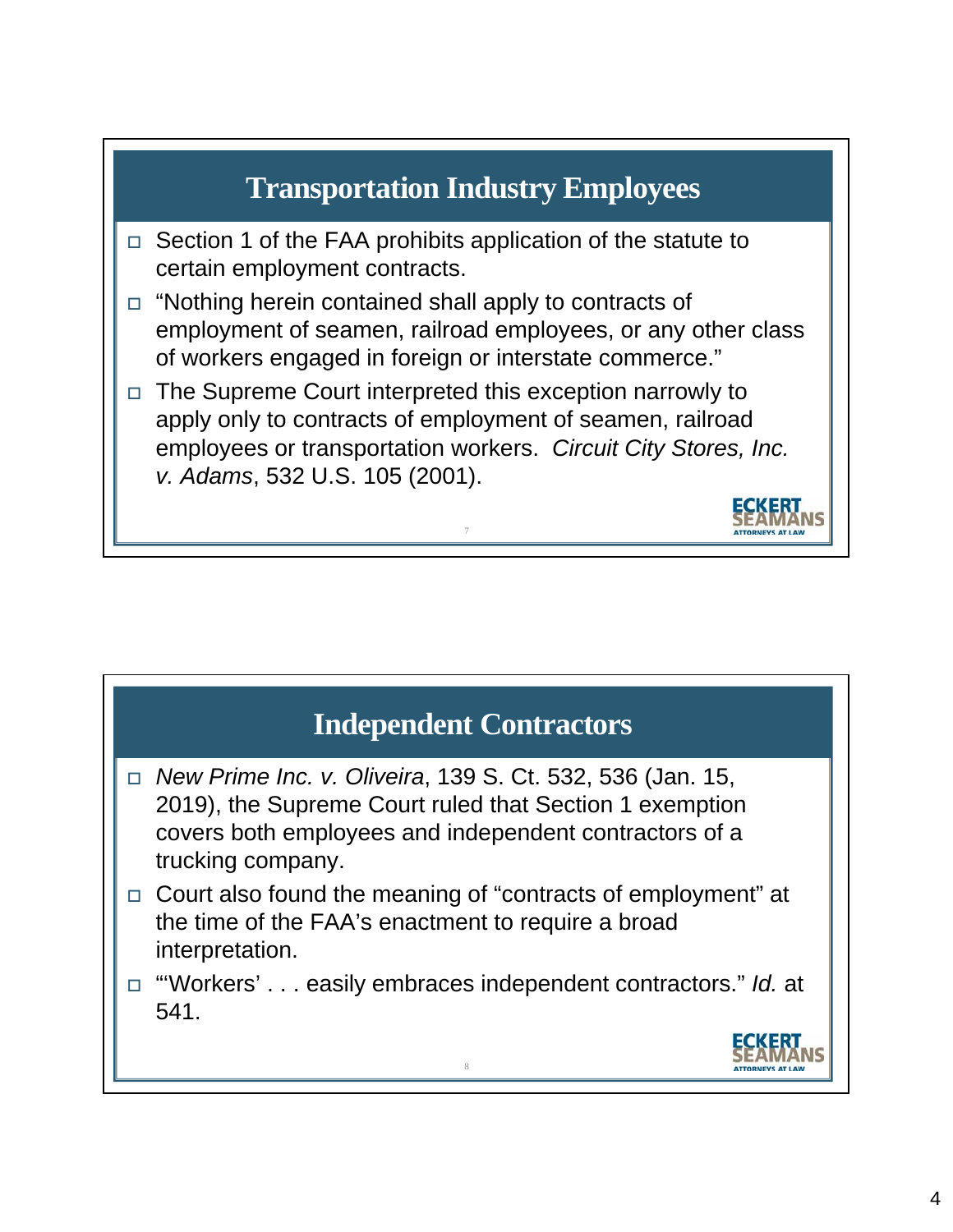## **Enforcement**

- $\Box$  Motion to compel arbitration under the FAA. 9 U.S.C. § 4.
- □ FAA grants interlocutory appeal of an order denying motion to compel arbitration. 9 U.S.C. § 16.
- $\Box$  FAA does not provide interlocutory appeal of order compelling arbitration. 9 U.S.C. § 16.
- $\Box$  FAA does not create independent federal question jurisdiction. 9 U.S.C. § 4.

9

## **Preemption of State Arbitration Laws**

- $\Box$  State laws that single out arbitration clauses for heightened scrutiny are preempted by the FAA. *See Doctor's Associates, Inc. v. Casarotto*, 517 U.S. 681, 687 (1996) (finding that FAA preempted Montana statute requiring arbitration notices to be typed in underlined capital letters on the first page of contract).
- In *Southland Corp. v. Keating,* 465 U.S. 1(1984), the Supreme Court held that the FAA applies even in state court proceedings.
- State agency adjudication must yield to arbitration. *Preston v. Ferrer*, 552 U.S. 346 (2008).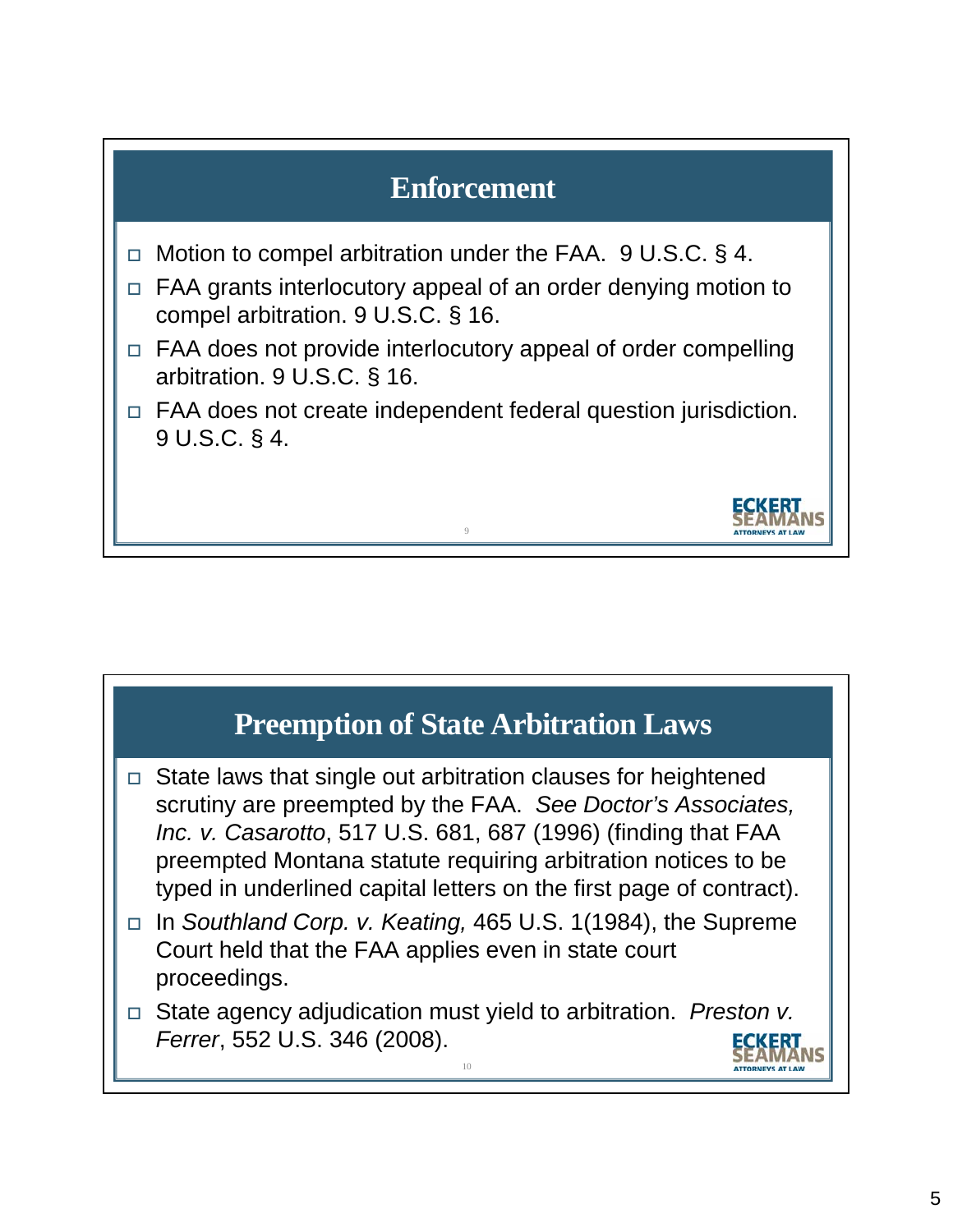## **Enforceability**

- $\Box$  The FAA does not contain specific requirements for an enforceable arbitration agreement.
- □ Arbitration agreements are "valid, irrevocable, and enforceable, save upon such grounds as exist at law or in equity for the revocation of any contract."
- $\Box$  Ordinary state contract law defenses, including failure to establish offer and acceptance, lack of mutuality, duress and unconscionability apply.
- *Arbitration agreement must pass scrutiny under law of every state in which it is utilized.*

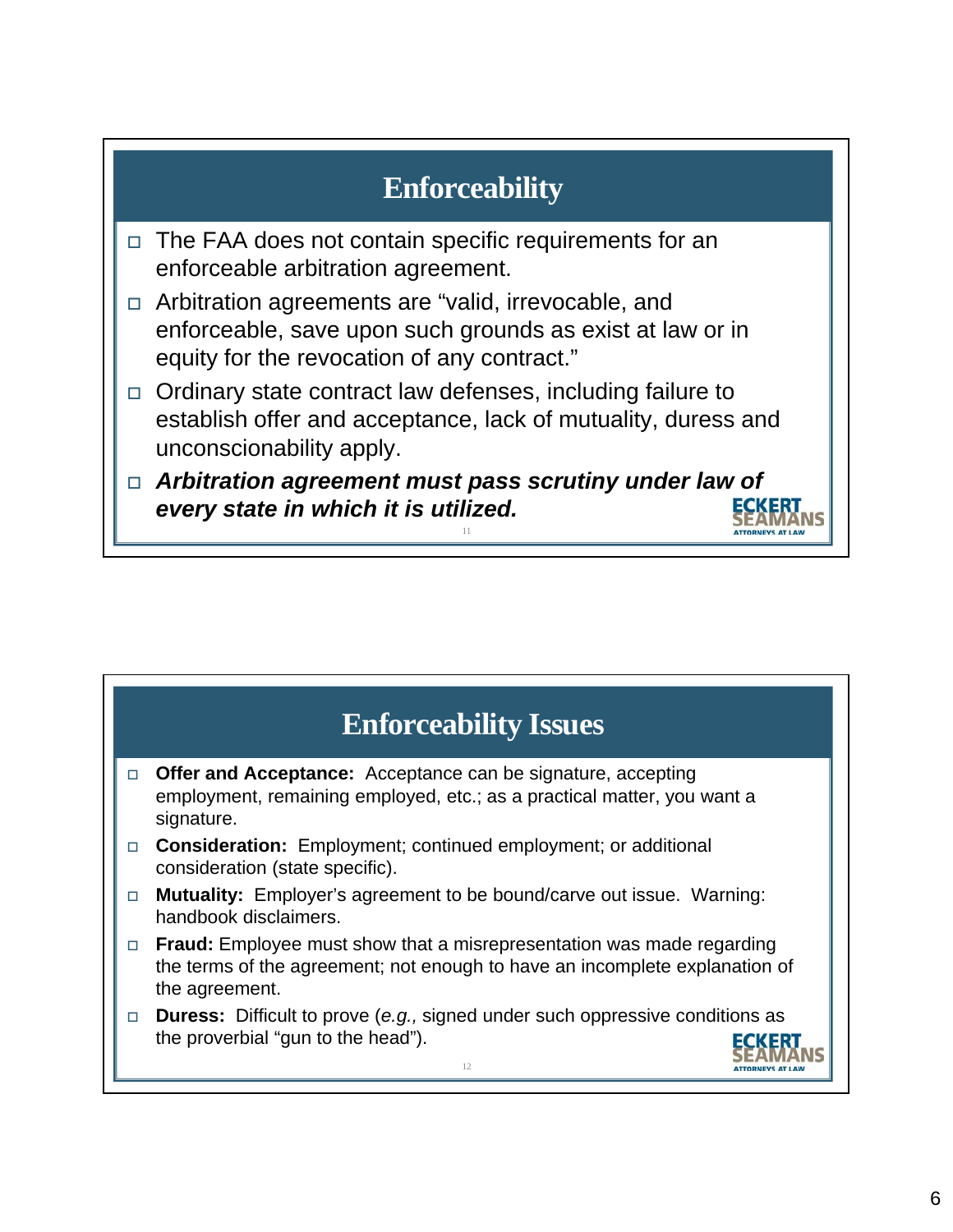

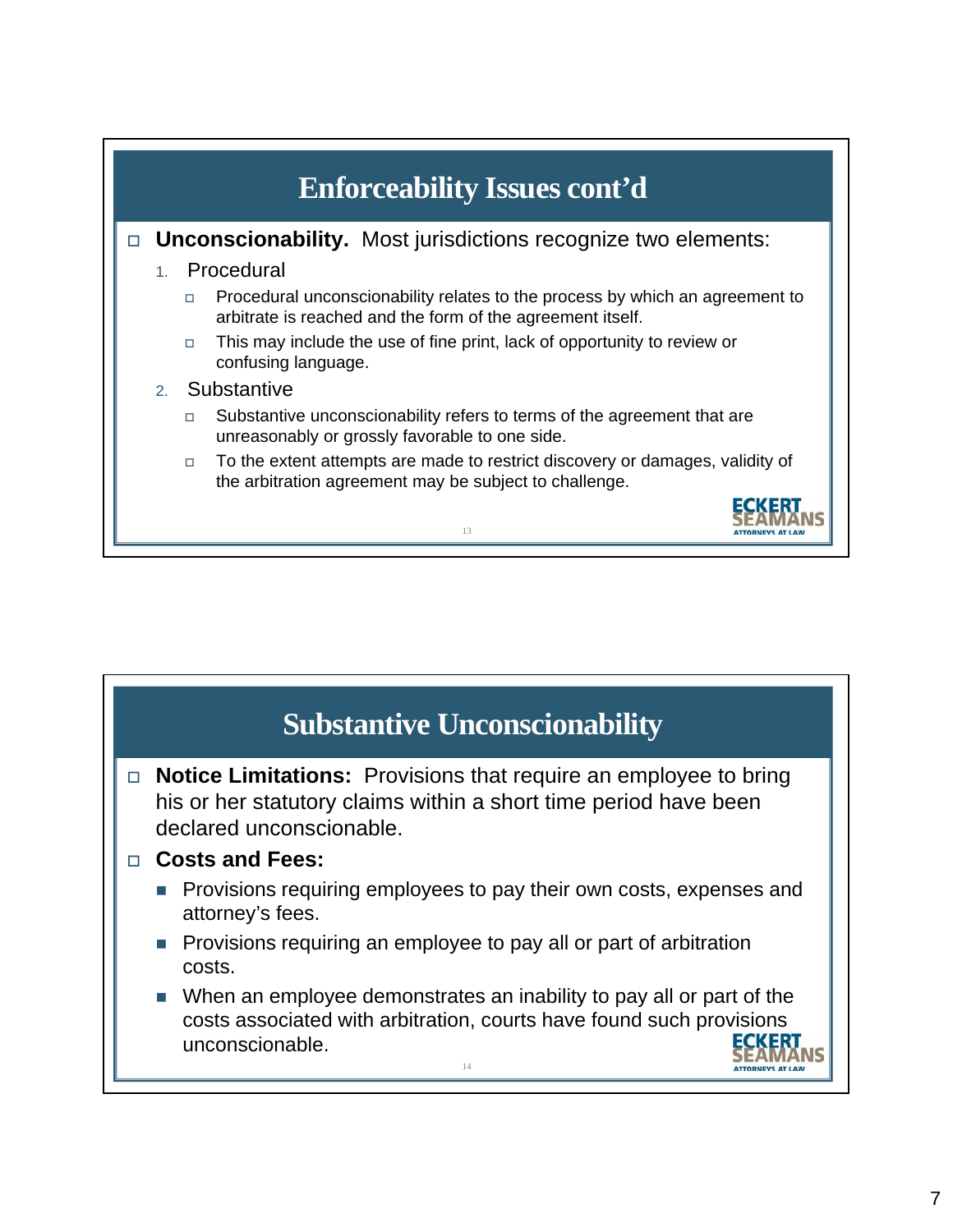

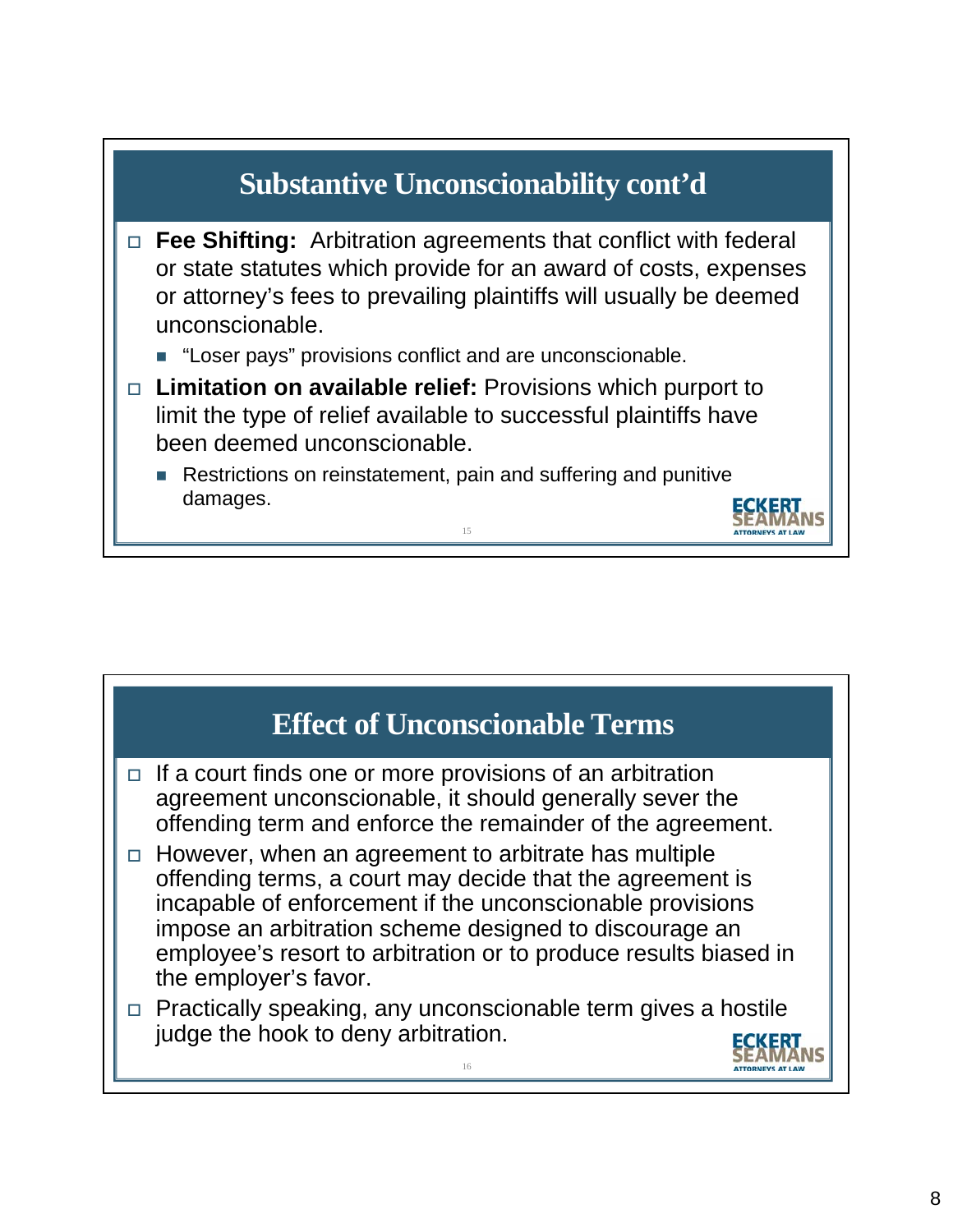

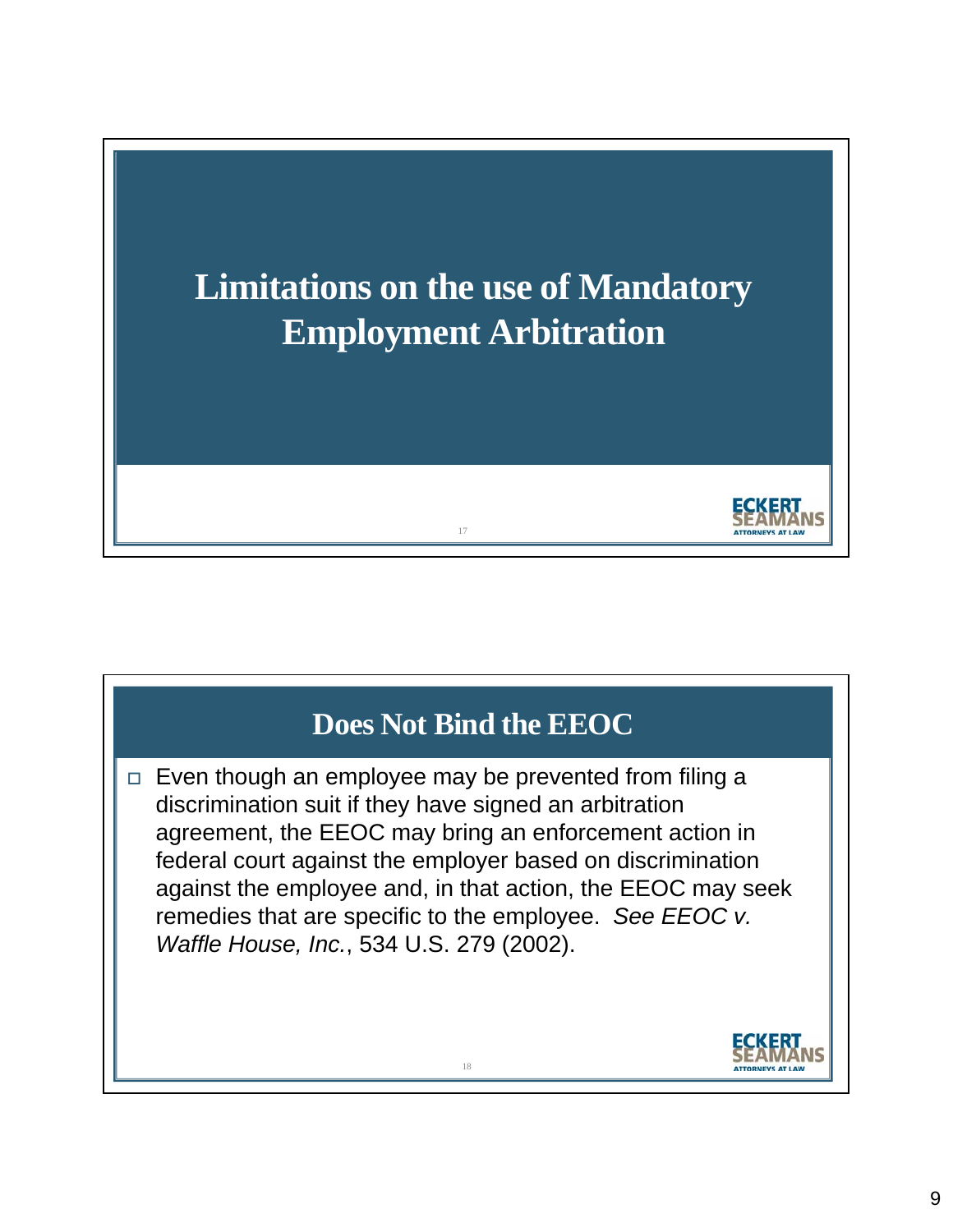

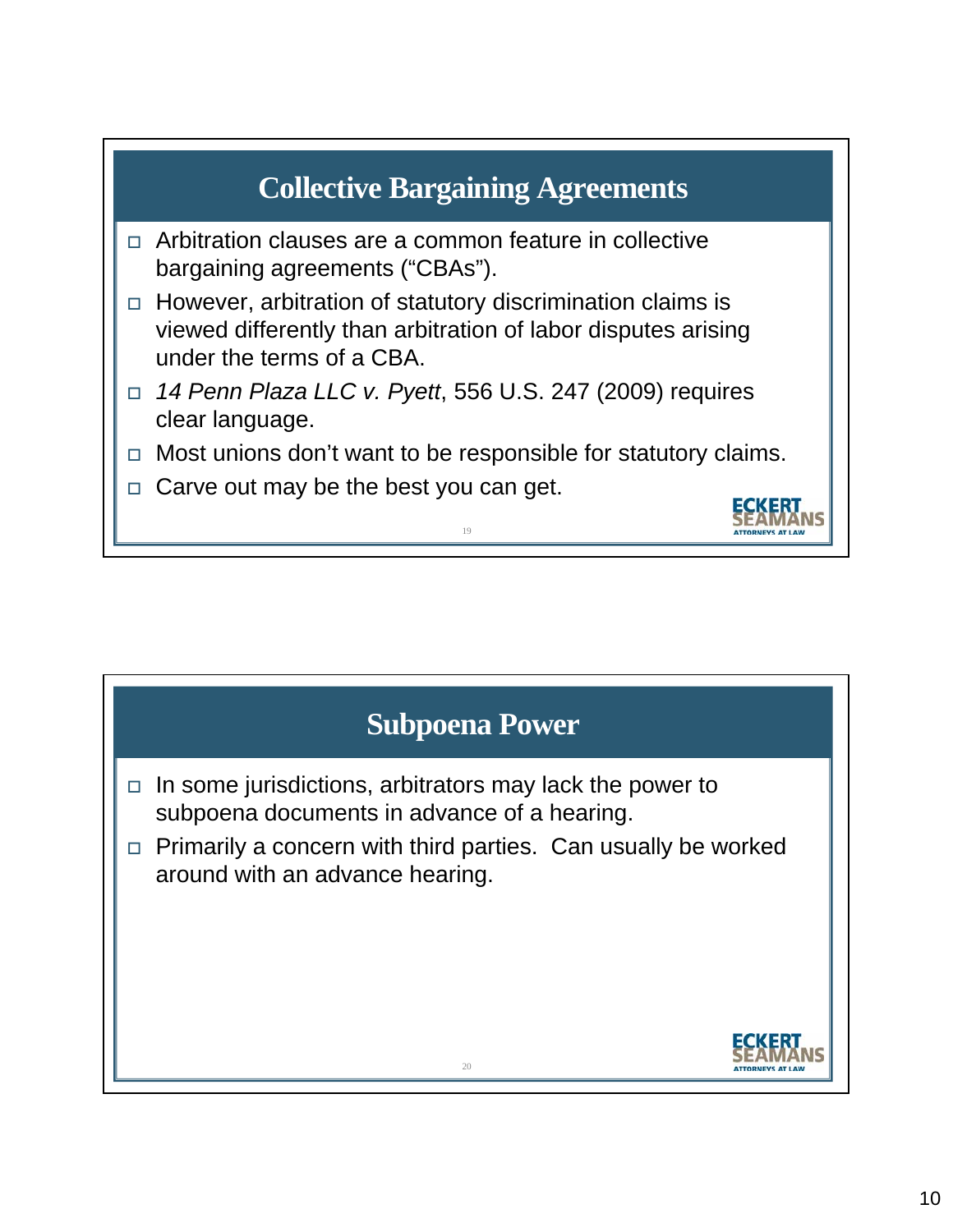## **FLSA Claims**

- □ Fair Labor Standards Act ("FLSA").
- $\Box$  Concern over judicial approval requirement.
- FLSA claims are subject to arbitration. *Rodriguez-Depena v. Parts Authority, Inc.,* 877 F.3d 122 (2d Cir. 2017).

21

- $\Box$  How about settlements?
- Consent Order.
- $\Box$  Motion to confirm award.

# **Careful with Carve Outs** □ Some agreements carve out injunctive relief to enforce restrictive covenants.  $\Box$  Most employment laws provide for injunctive relief.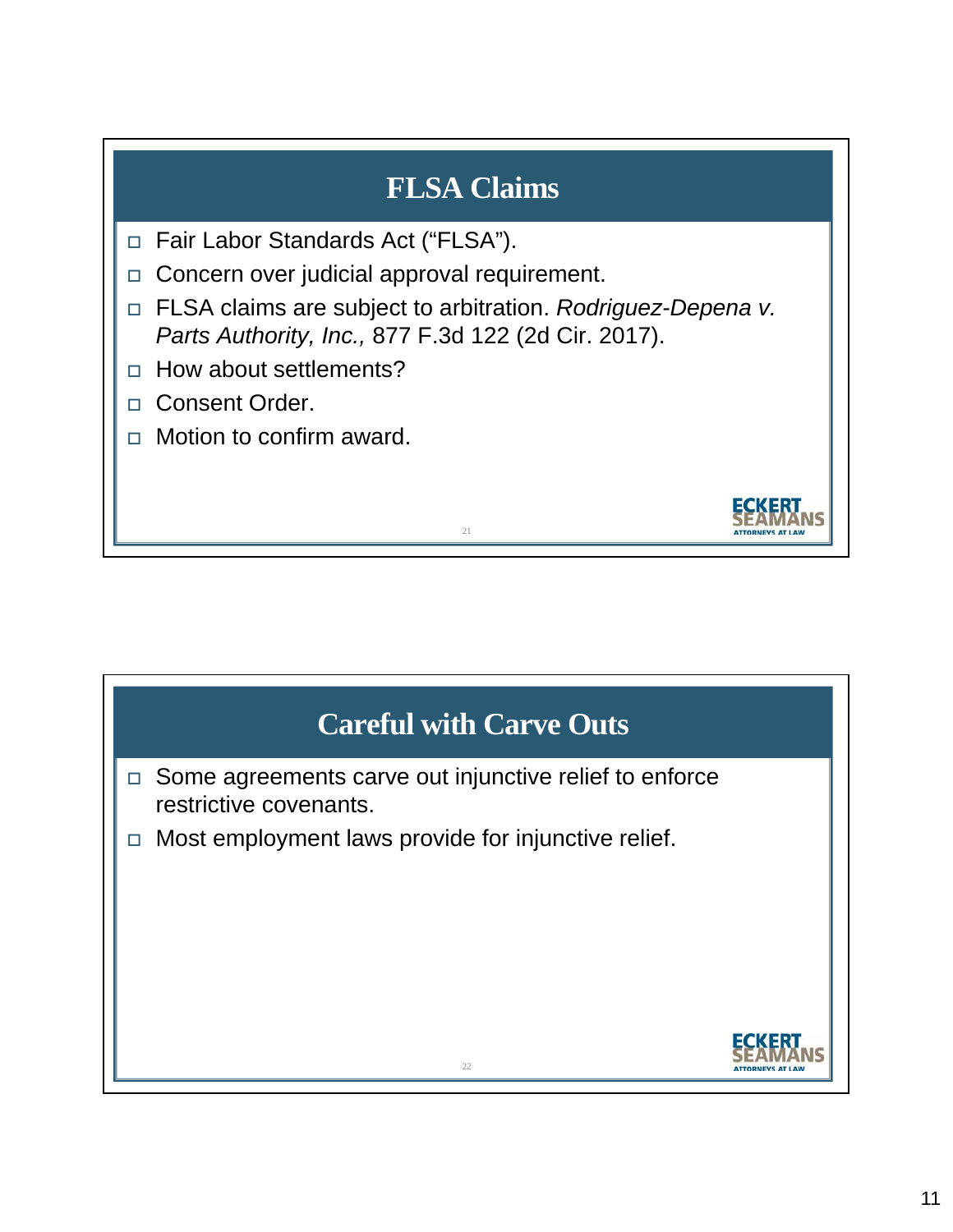

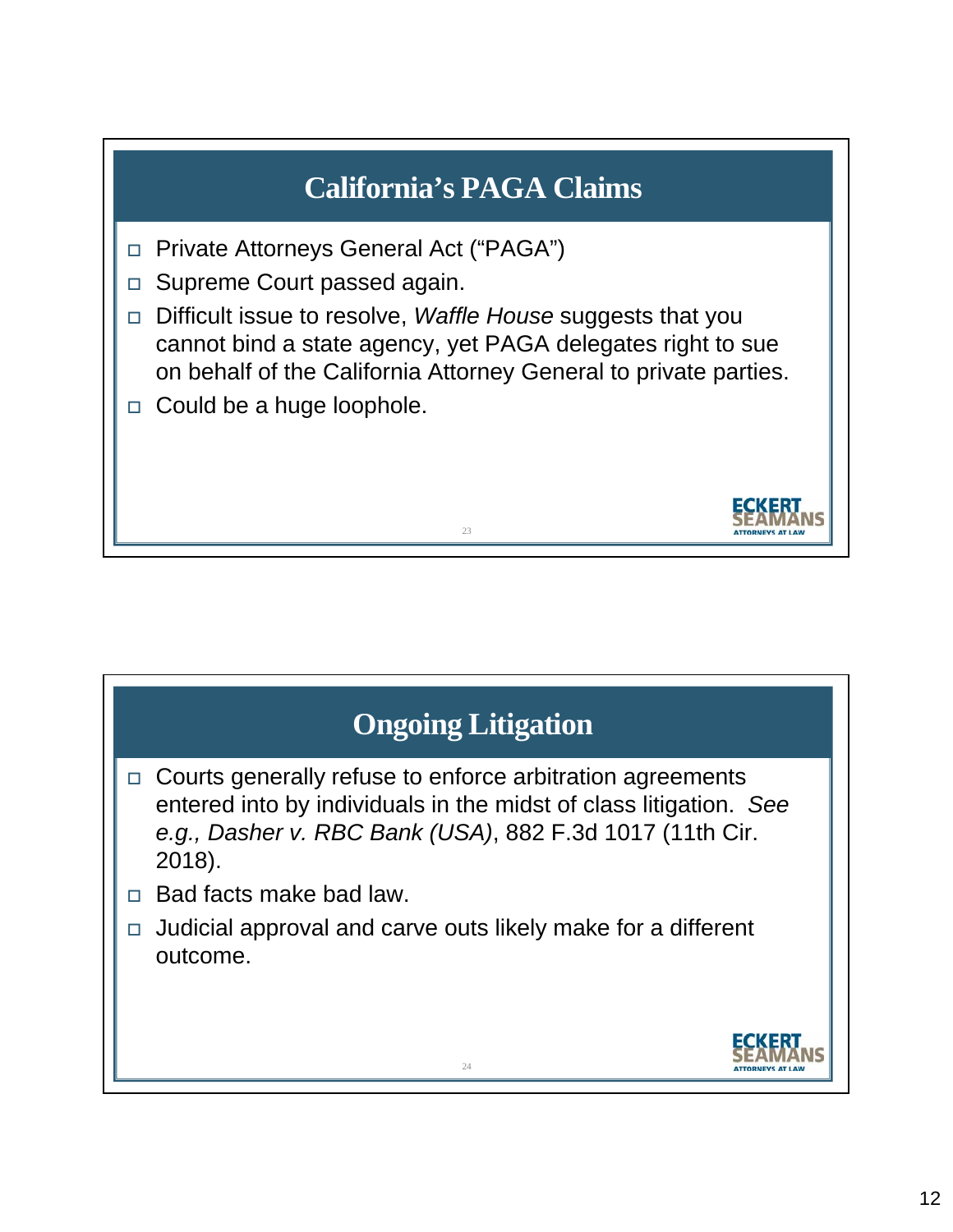## **The Good**

### □ Cheaper.

- $\Box$  Less formal process exhibit binders.
- $\Box$  Slightly relaxed evidentiary rules.
- □ No jury.
- $\Box$  Eliminates many costly litigation elements (pre-trial memo, motions *in limine*, jury instructions, etc.)

- $\Box$  Client willingness to take cases to a decision.
- $\Box$  Less defensive lawyering.
- □ Reduced settlement value.
- □ Control over scheduling.
- $\Box$  Eliminate class litigation entirely.

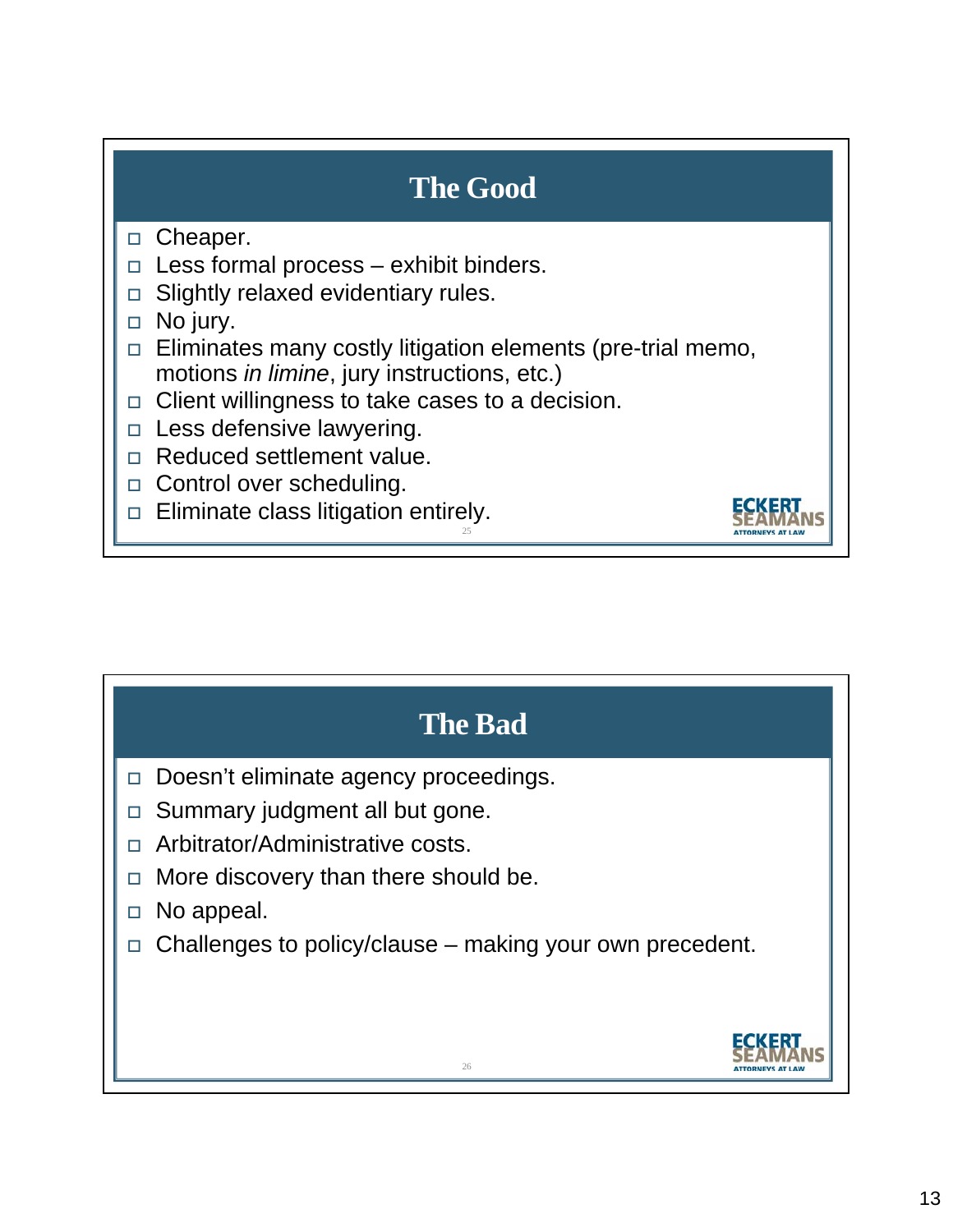## **Implementation**

- $\Box$  Applications/failure to hire.
- □ Handbook/Stand alone.
- □ Morale/messaging.
- Additional consideration? Bonus/Raise/Vacation.
- □ Mandatory term of employment/Opt-Out.
- **D** Union employees.

## **Practical Observations**

27

- □ The *Pro Se* problem.
- $\Box$  Arbitrator selection is key.
- $\Box$  It isn't labor arbitration.
- $\Box$  It isn't exactly litigation either.
- $\Box$  Some of the better labor arbitrators won't do it.
- □ Scope of discovery is biggest challenge to control cost.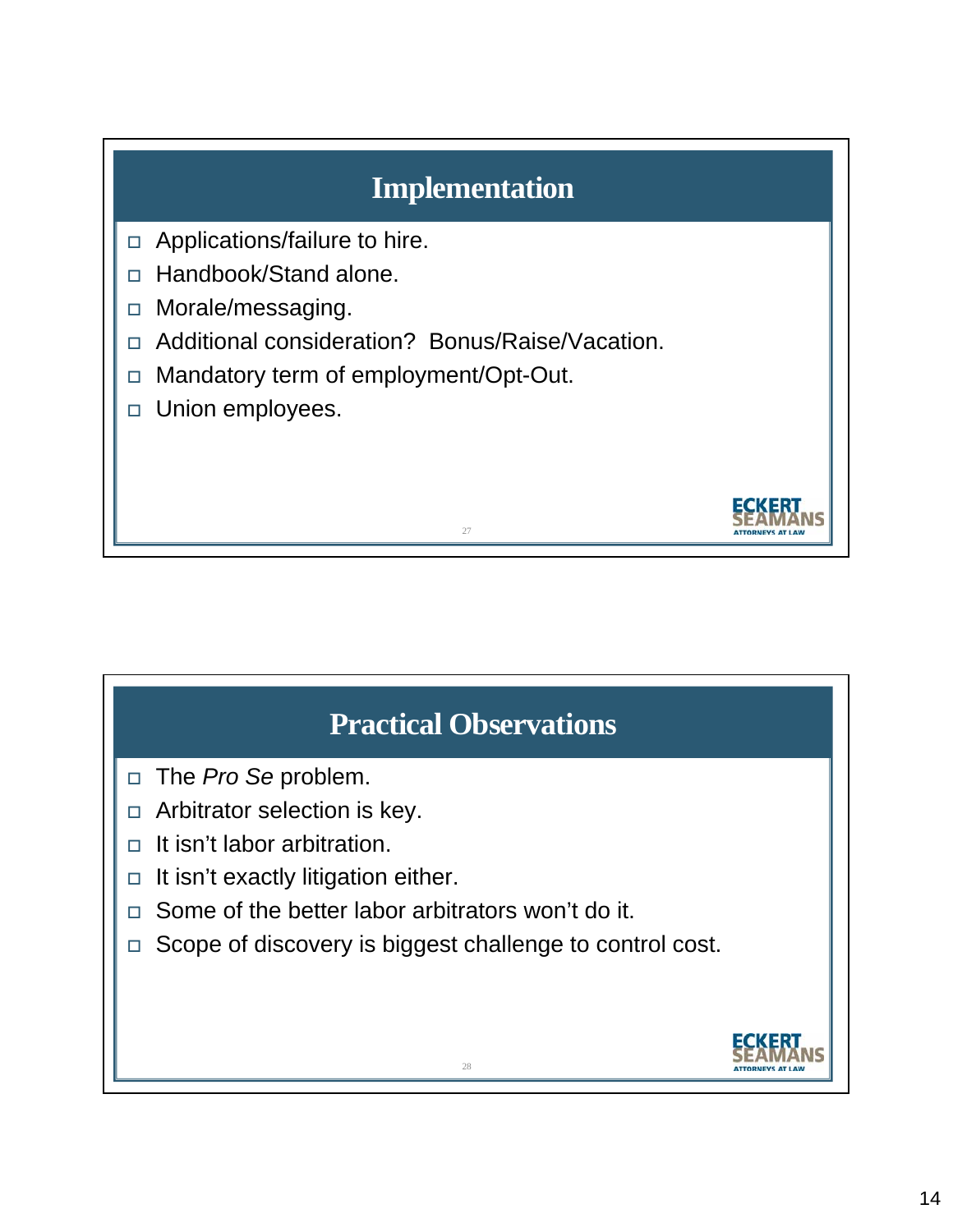